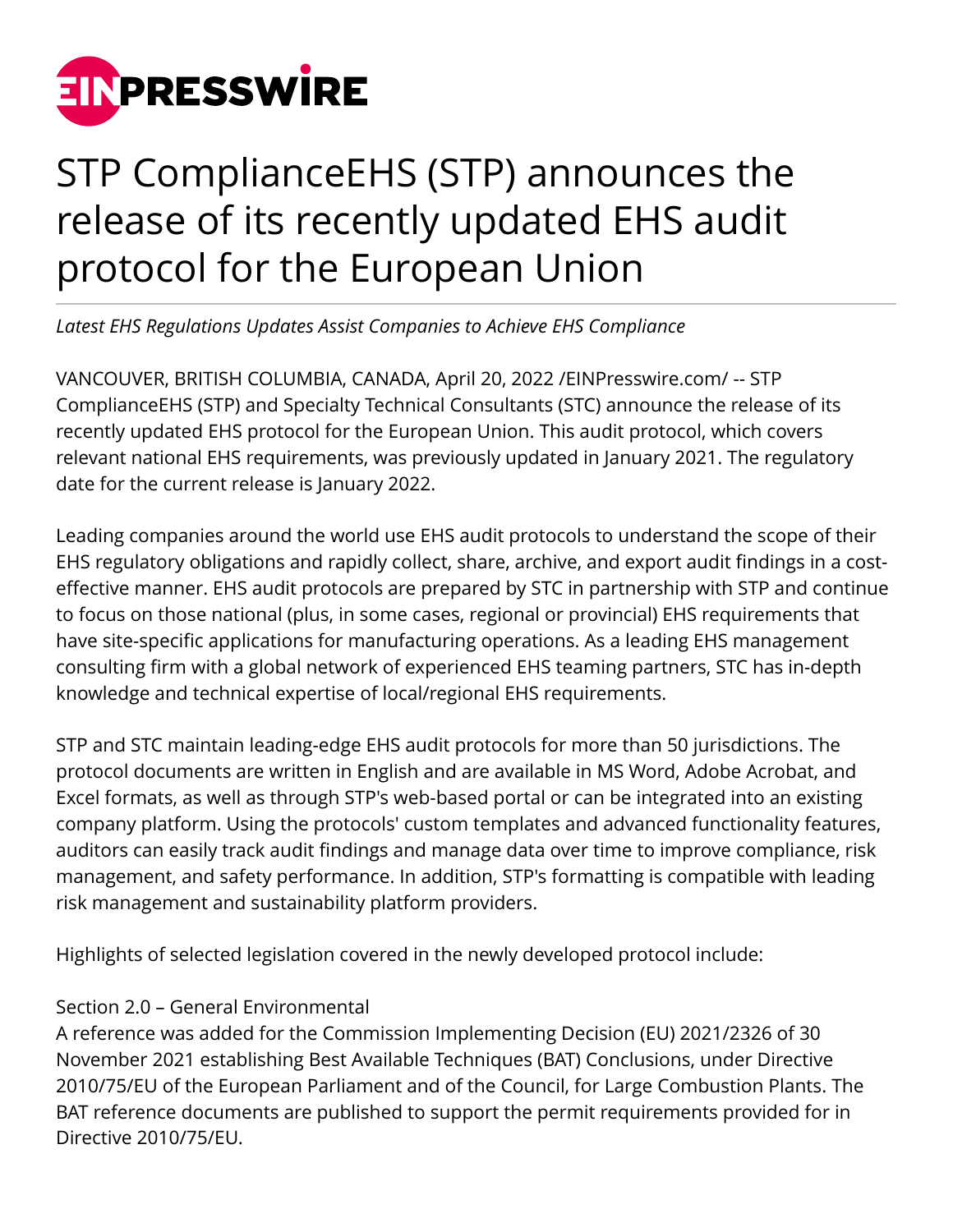#### Section 3.0 – Air Emissions

A reference was added to the Commission Implementing Decision (EU) 2021/2257 of 10 December 2021 determining Quantitative Limits and Allocating Quotas for Substances Controlled under Regulation (EC) No 1005/2009 of the European Parliament and of the Council on Substances that Deplete the Ozone Layer, for the period 1 January to 31 December 2022. A similar Commission Implementing Decision is published each year to provide the quotas for the following calendar year.

#### Section 5.0 – Water Resources

A reference was added for the Commission Implementing Decision (EU) 2020/1161 of 4 August 2020. It establishes a watch list of substances for Union-wide monitoring. It repeals the previous list established by Commission Implementing Decision (EU) 2018/840.

### Section 12.0 – Material Handling and General In-Plant Safety

A reference was added for the Commission Implementing Decision 2021/76 of 26 January 2021 on Harmonised Standards for Lifts and Safety Components for Lifts drafted in support of Directive

2014/33/EU of the European Parliament and of the Council, which provides a list of supporting standards that apply to the construction and installation of various types and components of lifts.

#### Section 16.0 – Chemical Management

References to Regulation (EU) No. 98/2013 were removed from Subsection 11 – Explosives Precursors. Regulation (EU) 2019/1148 of the European Parliament and of the Council of 20 June 2019 on the Marketing and Use of Explosives Precursors repealed and replaced Regulation (EU) No. 98/2013 effective 1 February 2021.

For more information on this release [click here.](https://stphub.stpehs.com/updates/#recent-updates)

For more information on all International EHS audit protocols offered by STP click [here](https://www.ehscompliance.solutions/product-category/global/).

## About STP ComplianceEHS

STP ComplianceEHS (STP) produces technical resource guides covering environmental, health & safety, transportation, business practices, standards, and law, offering comprehensive guidance on key compliance and regulatory issues. STP is a division of Glacier Media Inc., a Canadian information communications company that provides primary and essential information in print, electronic and online media. Glacier's Business and Professional Information Group publishes directories, technical manuals, research and development materials, medical education, electronic databases, investment information, and specialty websites.